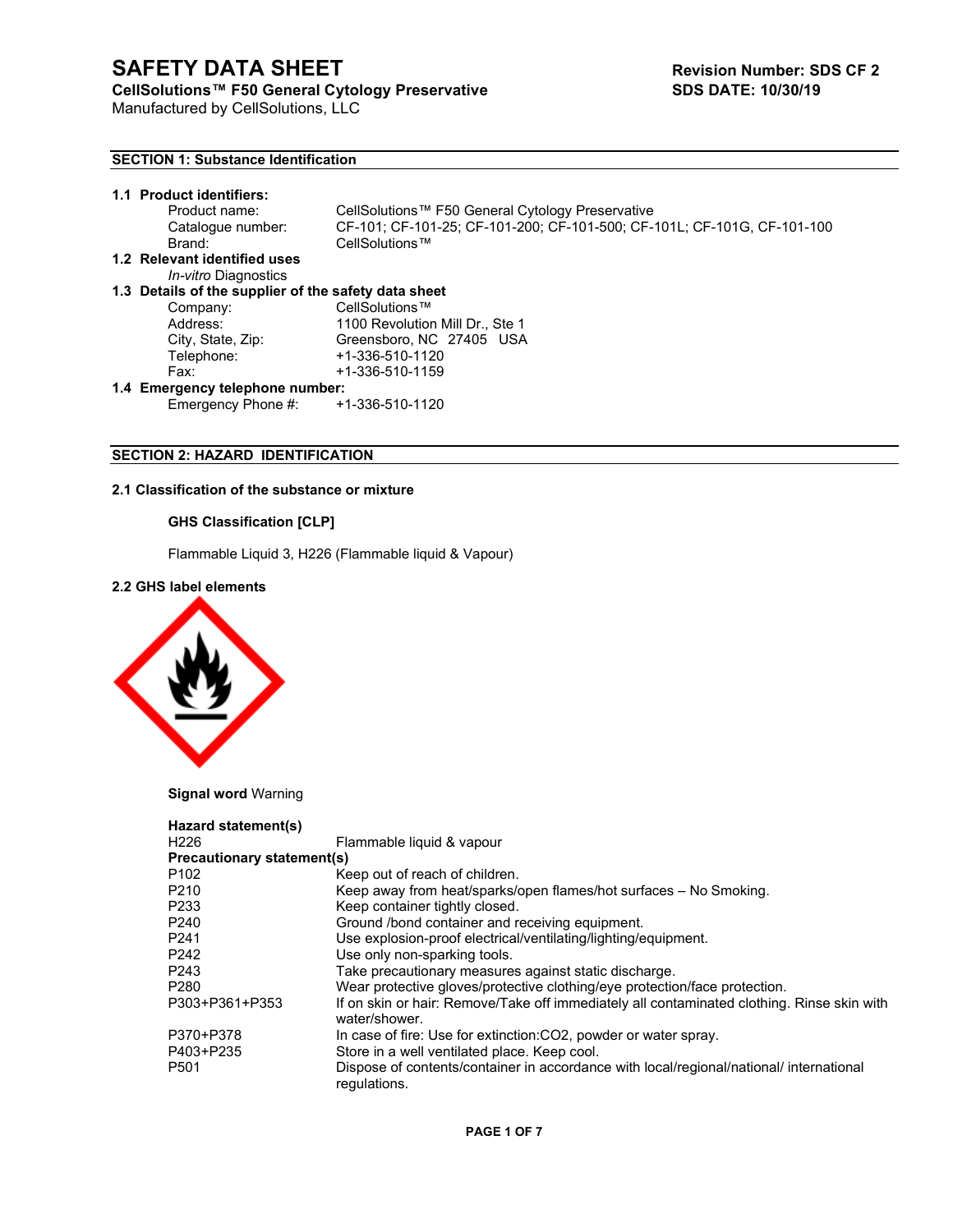Manufactured by CellSolutions, LLC

# **2.3 Other hazards**

PBT and vBvP not applicable.

# **SECTION 3: Composition**

# **3.2 Mixtures**

# **Dangerous components**

|                   | <b>Component</b>  | <b>Classification [CLP]</b> | $%$ WT |  |
|-------------------|-------------------|-----------------------------|--------|--|
| CAS-No.: 64-17-5  | Denatured Ethanol | H225. Highly                | 22.5%  |  |
| EC-No.: 200-578-6 |                   | flammable liquid &          |        |  |
|                   |                   | vapour                      |        |  |

| <b>SECTION 4: First-aid Measures</b> |                                                                                                                                                |  |  |
|--------------------------------------|------------------------------------------------------------------------------------------------------------------------------------------------|--|--|
|                                      | 4.1 Description of first aid measures                                                                                                          |  |  |
|                                      |                                                                                                                                                |  |  |
| <b>GENERAL ADVICE:</b>               | Immediately remove contaminated clothing. Move out of dangerous area. Show this SDS<br>to physician.                                           |  |  |
| <b>INHALATION:</b>                   | Remove to fresh air and rest<br>If recovery is not rapid call for prompt medical attention<br>Show this safety data sheet to medical personnel |  |  |
| EYES:                                | Irrigate with water for at least 15 minutes<br>Take care not to wash chemical from one eye to another<br>Get prompt medical attention          |  |  |
| SKIN:                                | Remove contaminated clothing<br>Wash with soap/cleanser and rinse with plenty of water<br>If irritation persists, obtain medical attention     |  |  |
| <b>INGESTION:</b>                    | Do not induce vomiting - beware of aspiration if vomiting occurs<br>Give plenty of water to drink<br>Seek medical attention immediately        |  |  |
|                                      | 4.2 Most important symptoms and effect, both acute and delayed<br>No further relevant information available.                                   |  |  |

**4.3 Indication of any immediate medical attention and special treatment needed** No further relevant information available.

# **SECTION 5: Fire-fighting Measures**

# **5.1 Extinguishing media**

| <b>Suitable Extingusihers:</b> | Alcohol resistant foam<br>Dry powder<br>Carbon dioxide<br>Water spray / fog |
|--------------------------------|-----------------------------------------------------------------------------|
| Unsuitable exinguishers:       | Direct water jets                                                           |

**5.2 Special hazards arising from the mixture**  No further relevant information available.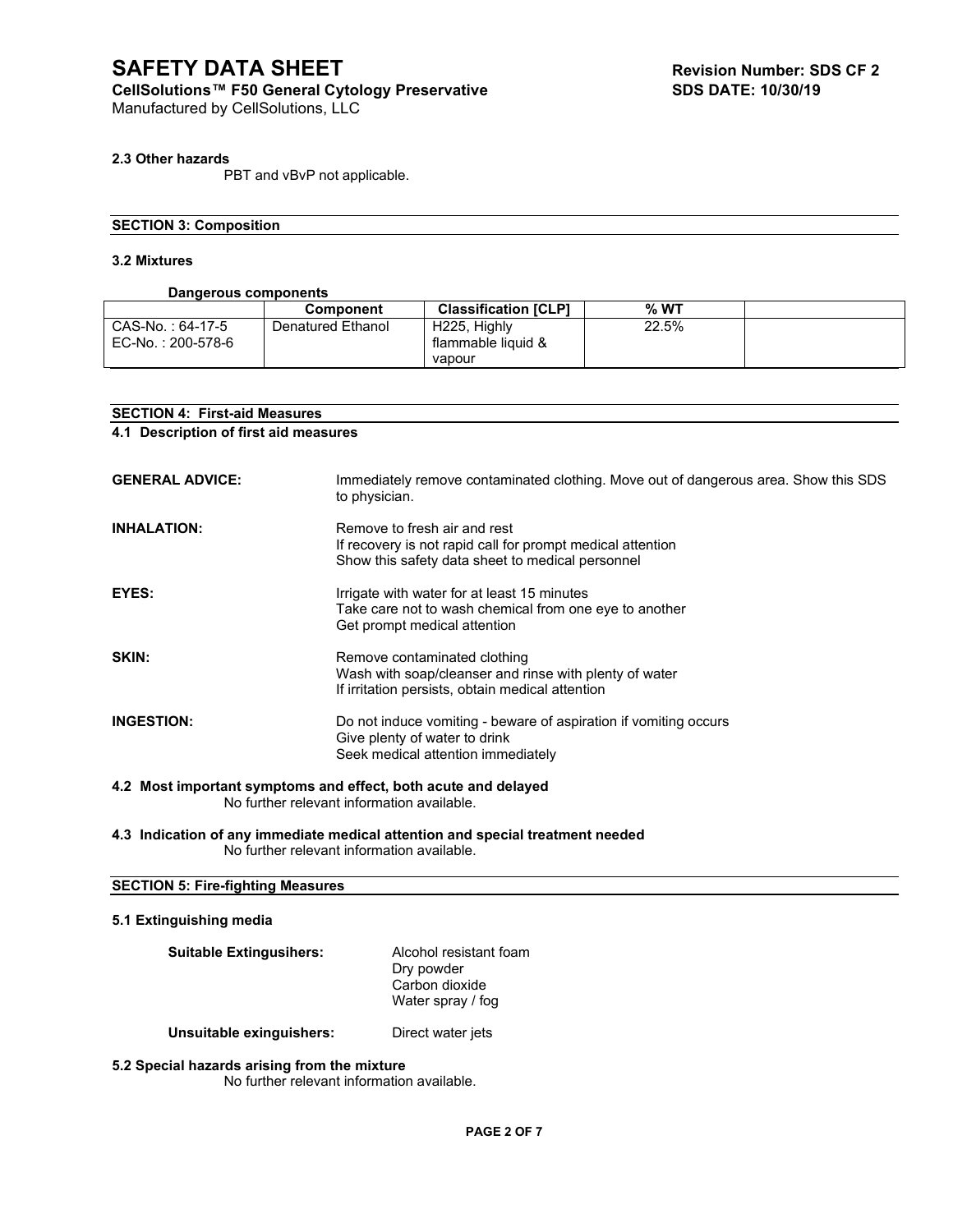# **SAFETY DATA SHEET Revision Number: SDS CF 2**

# CellSolutions™ F50 General Cytology Preservative SDS DATE: 10/30/19

Manufactured by CellSolutions, LLC

# **5.3 Advice for firefighters**

Do not breathe decomposition products and fumes. Use approved self-contained breathing apparatus. Wear fire retardant clothing. Use water spray to cool containers. Danger of flashback exists. Prevent runoff from fire control from entering waterways.

# **SECTION 6: Accidental Release Measures**

#### **6.1 Personal precautions, protective equipment and emergency procedures**

Wear protective equipment (Gloves – polyethylene, nitrile or rubber gloves. Eye protection – use goggles or safety glasses)

Use an appropriate respiratory device for large spills and in confined spaces.

Remove sources of ignition.

Mark area and warn personnel.

See section 5 for fire fighting measures.

See section 7 for additional information on handling.

See section 8 for additional information on personal protection equipment.

#### **6.2 Environmental precautions**

Contain spills if safe to do so. Do not allow to enter waterways.

## **6.3 Methods and materials for containment and cleaning up**

Remove any sources of ignition. Ensure adequate ventilation. Contain spills. Absorb with a liquid-binding (sand or absorbant granule) or absorbing material and place in a container for disposal according to section 13 and local regulations.

#### **SECTION 7: Handling and Storage**

## **7.1 Precautions for safe handling**

## **Protective measures**

Ensure adequate ventilation. Avoid inhalation of vapour. Avoid eye and skin contact. Wear appropriate protective equipment. Polyethylene, Nitrile, or rubber gloves Protective clothing Eye protection such as goggles or safety glasses Keep out of reach of children. Prevent aerosol formation.

## **7.2 Conditions for safe storage**

Keep away from ignition sources – NO SMOKING. Store in a cool, dry, well vetilated area at temperatures between 2°C - 30°C. Store in tightly closed containers. Keep out of reach of children.

## **7.3 Specific end use(s)**

None other then the use mentioned in section 1.2.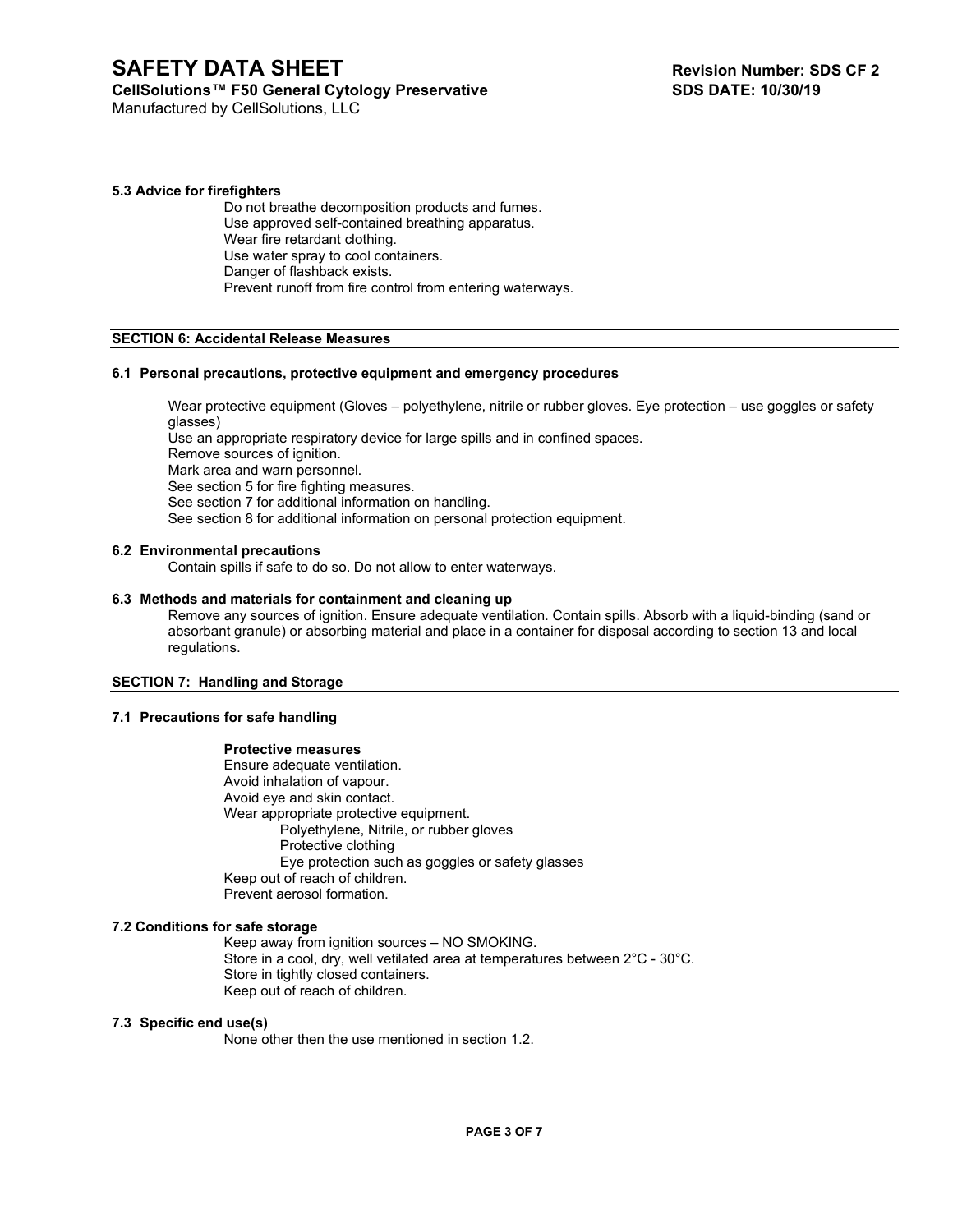#### **SECTION 8: Exposure Controls/Personal Protection**

#### **8.1 Control parameters**

| Component                 | <b>CAS No.</b> | <b>Value</b> | <b>Control parameter</b>             | <b>Basis</b> |
|---------------------------|----------------|--------------|--------------------------------------|--------------|
| <i>D</i> enatured Ethanol | -17-5<br>64-   | TWA          | $1000$ ppm<br>1900 ma/m <sup>3</sup> | OSHA         |

#### **8.2 Exposure controls**

#### **Personal protective equipment**

Polythene, nitrile or rubber gloves. Wash hands after use. Wash area(s) immediately if mixture comes into contact with skin.

Suitable overalls, apron, or lab coat. Remove any contaminated clothing immediately. Goggles or safety glasses.

Air respirator that has been tested and approved under government standards in poorly ventilated areas. Use mechanical ventilation if possible.

#### **Environmental control**

Store containers with lid closed. Contain spill and prevent further spillage if safe to do so.

#### **SECTION 9: Physical and Chemical Properties**

| <b>APPEARANCE</b>                                      | : Clear, colorless liquid                                       |
|--------------------------------------------------------|-----------------------------------------------------------------|
| <b>ODOR</b>                                            | : Mild alcoholic                                                |
| рH                                                     | : 7.2                                                           |
| <b>BOILING POINT / RANGE</b>                           | $:86^{\circ}$ C                                                 |
| <b>FLASH POINT</b>                                     | $:37^{\circ}$ C                                                 |
| <b>FLAMMABILITY</b>                                    | : Risk of flammability at temperatures greater than flash point |
| <b>AUTOFLAMMABILITY</b>                                | : No data available                                             |
| <b>EXPLOSIVE PROPERTIES</b>                            | : No data available                                             |
| <b>OXIDISING PROPERTIES</b>                            | : No data available                                             |
| <b>VAPOUR PRESSURE</b>                                 | : No data available                                             |
| <b>RELATIVE DENSITY</b>                                | : 0.98                                                          |
| <b>SOLUBILITY</b>                                      | : Miscible in water                                             |
| <b>VAPOUR DENTSITY</b>                                 | : No data available                                             |
| <b>VISCOSITY</b>                                       | : No data available                                             |
| <b>EVAPORATION RATE (Bu Ac = 1):</b> No data available |                                                                 |

#### **SECTION 10: Stability and Reactivity**

#### **10.1 Reactivity**

No data available

#### **10.2 Chemical stability**

Stable at normal temperatures (2°C - 30°C).

#### **10.3 Possibility of hazardous reactions**

No dangerous reactions known.

#### **10.4 Conditions to avoid**

Conditions to avoid: high temperature, sources of ignition & direct sunlight.

#### **10.5 Incompatible materials**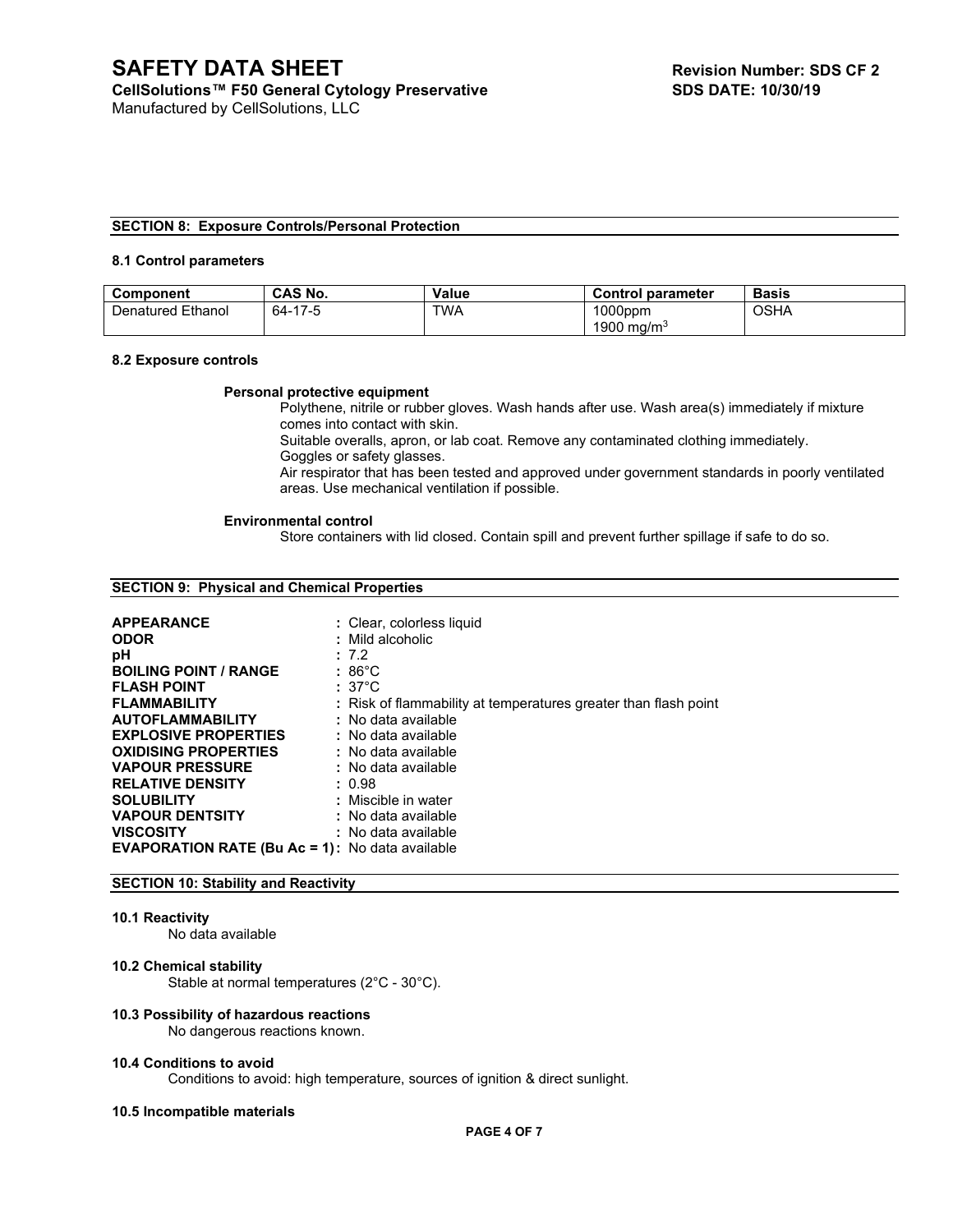Manufactured by CellSolutions, LLC

Materials to avoid: oxidizing agents.

#### **10.6 Hazardous decomposition products**

No hazardous decomposition products when stored and handled correctly.

## **SECTION 11: Toxicological Information**

#### **11.1 Information on toxicological effects**

#### **Acute toxicity**

# **LD/LC50 (Lethal Dose, 50 percent) values:**

| Component         | CAS No.          |                                          | <b>Value</b>     |
|-------------------|------------------|------------------------------------------|------------------|
| Denatured Ethanol | 64-17-<br>$1/-5$ | LD50<br>Oral<br>$\overline{\phantom{0}}$ | 3450 mg/kg (MOU) |
|                   |                  |                                          | 7060 mg/kg (rat) |

#### **Acute effects**

Routes of exposure: inhalation, skin absorption and ingestion Ingestion: Nausea, vomiting and stomach pains Eyes: Irritation Skin: Irritation. Repeated skin contact may cause dermititis Inhalation: Irritation. May cause depression of central nervous system.

Unconsciousness can occur in severe cases

#### **Chronic effects**

Chronic effects: May cause kidney and liver damage

#### **Carcingenic categories**

None known.

Seek Medical attention.

# **SECTION 12: Ecological Information**

#### **12.1 Toxicity**

No specific data available.

## **12.2 Persistance and degradability**

Solvent is readily biodegradable.

#### **12.3 Bioccumulative potential**

Not expected to bioaccumulate.

#### **12.4 Mobility in soil**

Mobile volatile liquid. May penetrate soil groundwater causing contamination.

#### **12.5 Results of PBT and vPvB assessment** Not applicable.

#### **12.6 Other adverse effects**

No additional adverse effects known.

# **SECTION 13: Disposal Considerations**

#### **13.1 Disposal considerations**

#### **Product**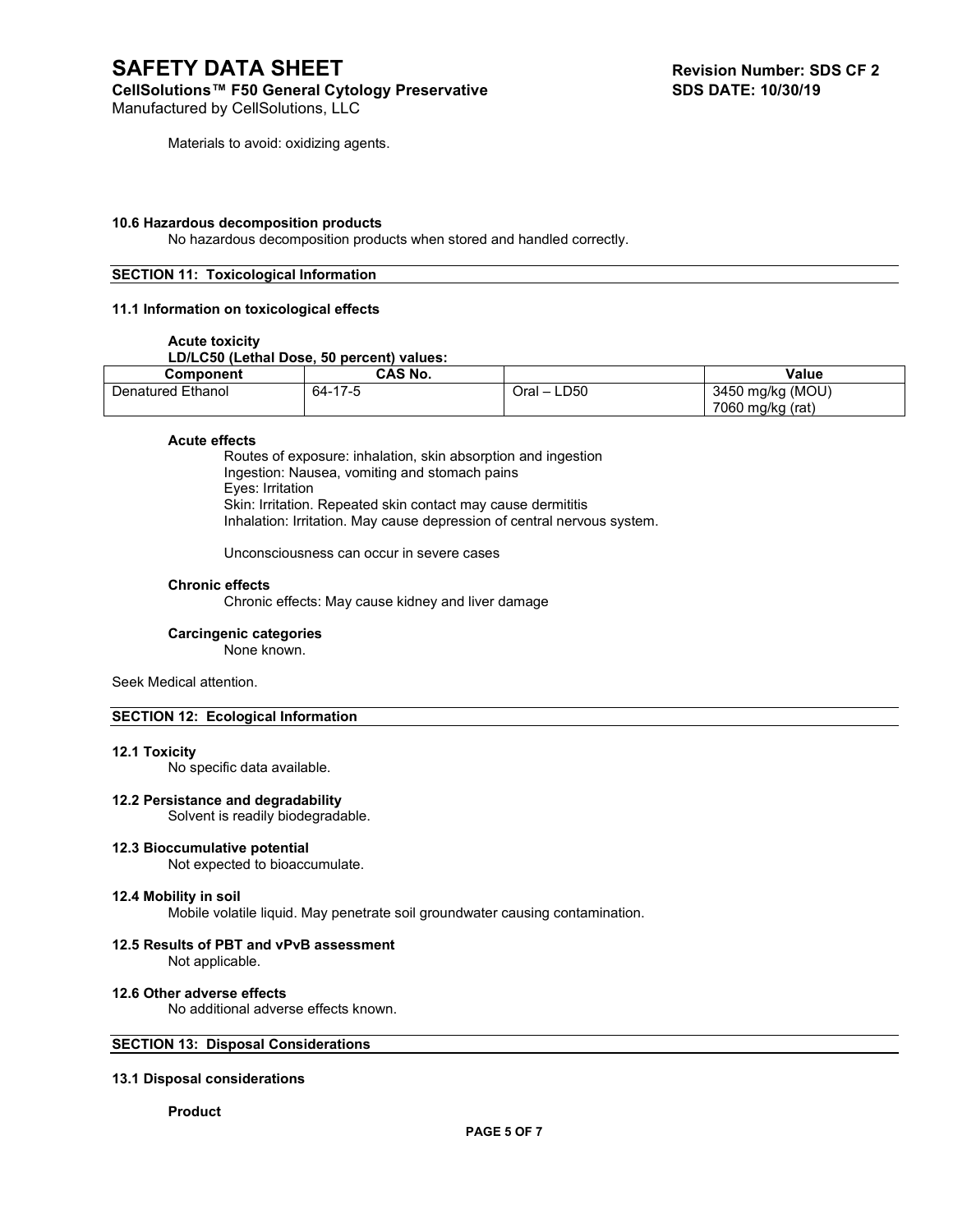Manufactured by CellSolutions, LLC

Must be treated as a fire hazard. Incinerate through a licensed site. Do not discharge into drains or watercourses. Dispose through properly licensed contractors. Dispose of in accordance with 40 CFR 261.3, state and local requirements.

# **Soiled Packaging**

Dispose of according to local regulations

# **SECTION 14: Transport Information**

# **14.1 UN number** N/A **14.2 UN proper shipping name** N/A **14.3 Transport hazard classes** N/A **14.4 Packaging group** N/A **14.5 Environmental hazards** N/A

Not classified as hazardous for Transport by DOT regulations in accordance with 49 CFR § 173.150 (e) that states an aqueous solution containing 24% or less of alcohol with no other hazardous material is not subject to the requirements when it contains no less than 50% water.

# **SECTION 15: Regulatory Information**

## **15.1 Safety, health and environmental regulations/legislation specific for mixture**

SARA Section 313 (specific toxic chemical listing) 64-17-5 Ethanol

SARA 311/312 Hazards Fire Hazard, Acute Health Hazard, Chronic Health Hazard

California Proposition 65 – Chemicals known to cause developmental toxicity 64-17-5 Ethanol

# **OTHER REGULATIONS**

Health and Safety at Work etc. Act 1974 Control of Substances Hazardous to Health Regulations 1994 Environmental Protection Act 1990

## **15.2 Chemical safety assessment**

No chemical safety assessment has been carried out for this mixture by the supplier.

# **HAZARD & PRECAUTION STATEMENTS**

| H226 | Flammable liquid & vapour                                                  |
|------|----------------------------------------------------------------------------|
| P102 | Keep out of reach of children.                                             |
| P210 | Keep away from heat/sparks/open flames/hot surfaces – No Smoking.          |
| P233 | Keep container tightly closed.                                             |
| P240 | Ground /bond container and receiving equipment.                            |
| P241 | Use explosion-proof electrical/ventilating/lighting/equipment.             |
| P242 | Use only non-sparking tools.                                               |
| P243 | Take precautionary measures against static discharge.                      |
| P280 | Wear protective gloves/protective clothing/eye protection/face protection. |
|      |                                                                            |